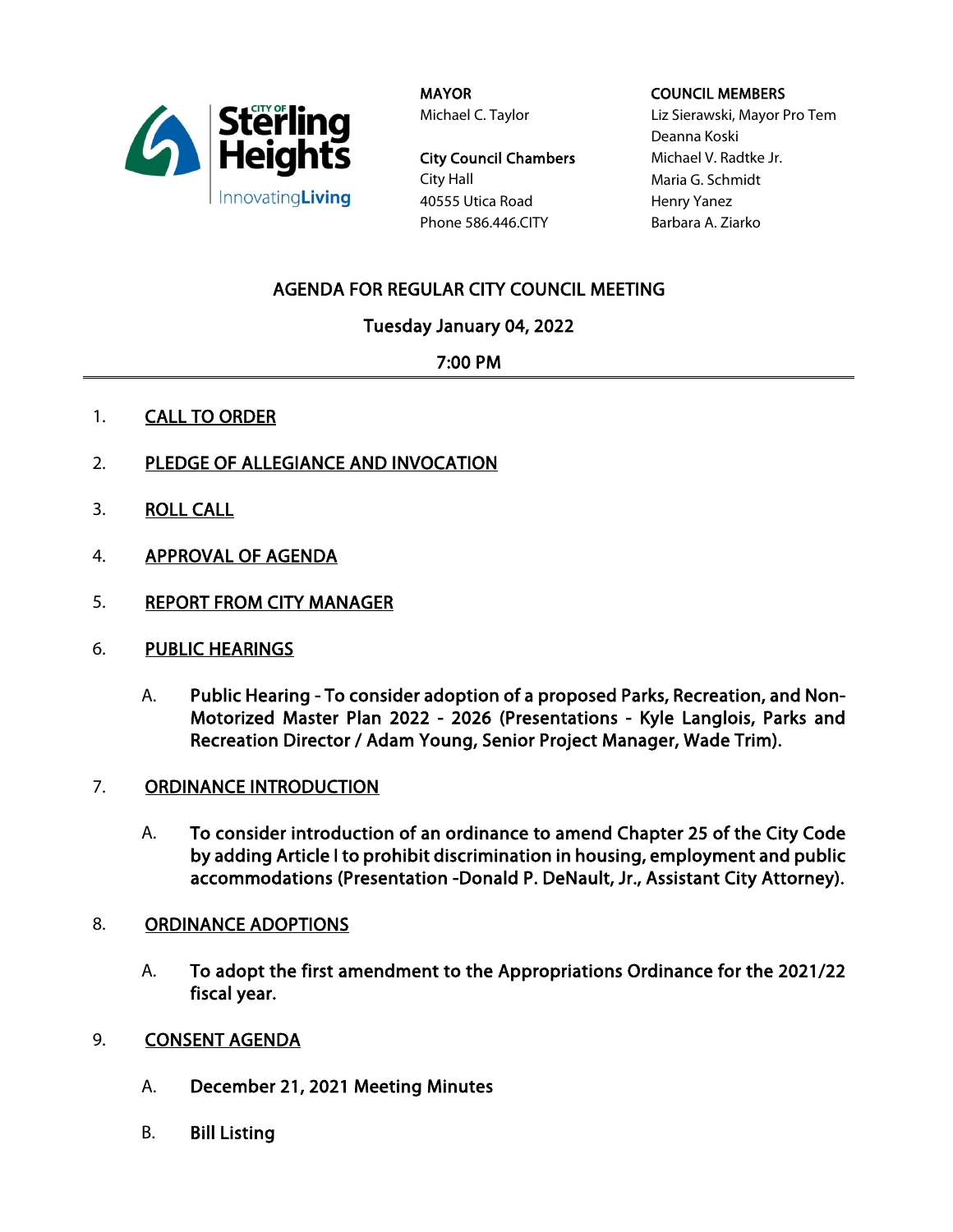- C. To approve a Purchase Agreement between the City of Sterling Heights and DTE Electric Company for a city-wide conversion of street lighting to energy-efficient LED technology (Total conversion cost of \$527,217).
- D. To approve an Agreement for Construction and Maintenance of Non-Motorized Waterfront Trail to facilitate the construction and maintenance of a 1.35 mile non-motorized recreational gravel trail along the north side of the Red Run Drain and Sterling Relief Drain, between Metropolitan Parkway and Schoenherr Road.
- E. To approve a Clinton River Maintenance Agreement between the City of Sterling Heights and Outdoor Escorts, LLC, d/b/a Clinton River Canoe & Kayak (Annual cost of \$16,975).
- F. To reject the bids received and approve the purchase of six (6) Argus MI-TIC thermal imaging cameras for the Sterling Heights Fire Department from the lowest cost source in accordance with City Code Section 2-217(A)(9)(b) (Total cost of \$26,924).
- G. To waive the competitive bidding requirements in accordance with City Code §2-217(A)(9)(a) and (b) and approve the purchase of parts and labor from Michigan CAT for the repair of a Caterpillar 938K front-end loader (Total cost of \$14,009).
- H. To suspend Governing Body Rule of Procedure No. 2 and hold the second regular meeting of the Sterling Heights City Council in March, 2022 on Monday, March 14, 2022.
- I. To receive the lawsuit, Ronald Ervin vs. City of Sterling Heights Police Department; 41-A District Court Case No. S-21-3058-GZ.

## 10. CONSIDERATION

- A. To consider a nomination to the City of Sterling Heights Board of Review.
- B. To consider appointments to City of Sterling Heights Arts Commission.

## 11. COMMUNICATIONS FROM CITIZENS

This item shall be taken up at 9:30 p.m. if the business portion of the agenda has not been concluded.

In accordance with the Sterling Heights Governing Body Rules of Procedure, under this agenda item, citizens are permitted to address the City Council on issues not on the agenda. Citizens are afforded a reasonable opportunity to be heard. Generally, no response shall be made to any communication from a citizen until all citizens have been permitted to speak.